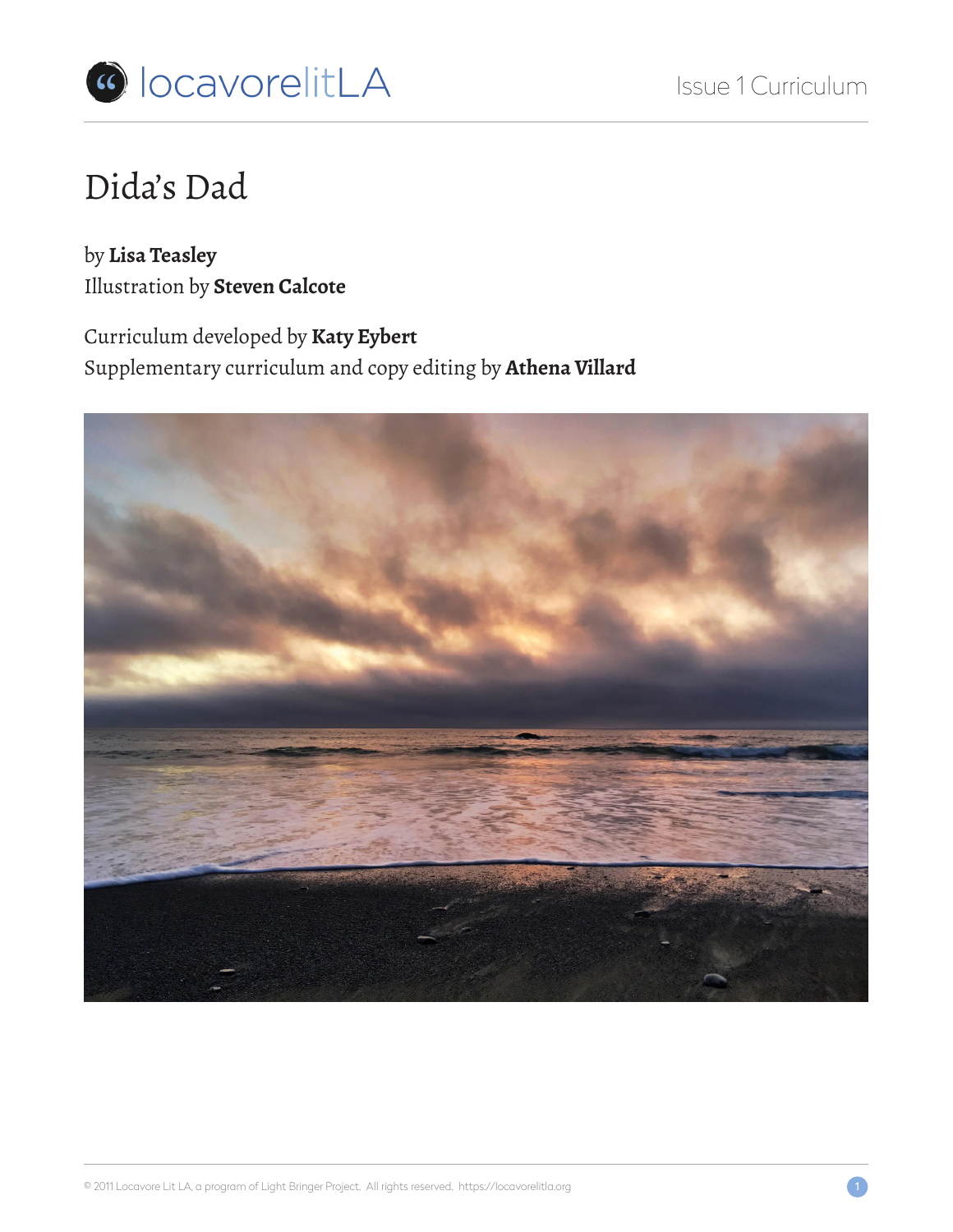

# **OVERVIEW**

# **Quick Glance 10 Points for Usage Guide**

| <b>Student Population</b>       |                                                                                                                                                                                 |
|---------------------------------|---------------------------------------------------------------------------------------------------------------------------------------------------------------------------------|
| Age/Grade Level Appropriateness | $*$ Ages 15+<br>* Grades 10+                                                                                                                                                    |
| Genre/s                         | * Fiction                                                                                                                                                                       |
| Length                          | 5,146 words                                                                                                                                                                     |
| <b>Content Advisories</b>       | * Descriptions of alcoholism and domestic disputes<br>* Minor drug reference<br>* Mention of teen depression and suicide.                                                       |
| One Sentence Summary            | Dida, a fourteen-year-old girl, has a difficult first visit with her<br>estranged mother who lost custody of Dida and moved from Los<br>Angeles to Hawaii with her new husband. |

| <b>Lesson Planning</b>       |                                                                    |  |  |
|------------------------------|--------------------------------------------------------------------|--|--|
| Topics & Key Themes Overview | <b>Topics</b>                                                      |  |  |
|                              | * Divorce                                                          |  |  |
|                              | * Alcoholism                                                       |  |  |
|                              | * Mental health                                                    |  |  |
|                              | * Homosexuality                                                    |  |  |
|                              | * Family relationships                                             |  |  |
|                              | * Lying                                                            |  |  |
|                              | * Adolescence                                                      |  |  |
|                              | * Coming of age                                                    |  |  |
| Topics & Key Themes Overview | <b>Themes</b>                                                      |  |  |
|                              | * Divorce has the potential to permanently damage family ties      |  |  |
|                              | * Alcoholism has the potential to permanently damage family ties   |  |  |
|                              | * Individual perceptions of an event may not correspond to reality |  |  |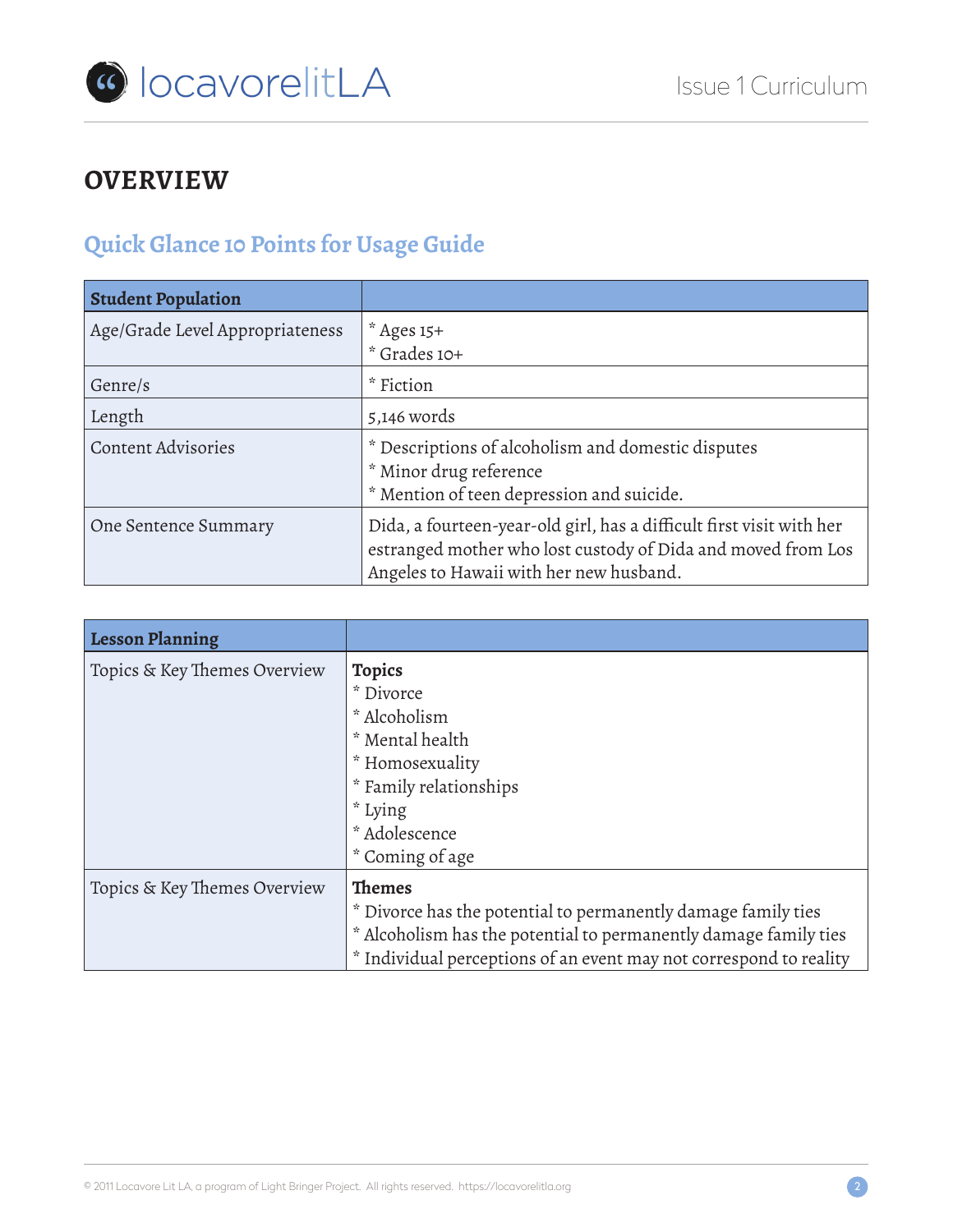

| <b>Lesson Planning</b>                      |                                                                                                                                                                                                                                                                                                                                                    |  |
|---------------------------------------------|----------------------------------------------------------------------------------------------------------------------------------------------------------------------------------------------------------------------------------------------------------------------------------------------------------------------------------------------------|--|
| Historic Events / Time Periods<br>for Study | * Hawaiian History (http://www.hawaiihistory.org (http://www.<br>hawaiihistory.org))                                                                                                                                                                                                                                                               |  |
|                                             | * Hawaiian History: Statehood (http://teachinghistory.org/histo-<br>ry-content/ask-a-historian/25769 (http://teachinghistory.org/his-<br>tory-content/ask-a-historian/25769) & http://statehoodhawaii.org/<br>hist/sctl.html (http://statehoodhawaii.org/hist/sctl.html))                                                                          |  |
|                                             | * History of Alcoholics Anonymous (https://www.aa.org/pages/<br>en_US/historical-data-the-birth-of-aa-and-its- growth-in-the-us-<br>canada (https://www.aa.org/pages/en_US/historical-data-the-<br>birth-of-aa-and-its-growth-in-the-uscanada))                                                                                                    |  |
| Complementary Classic and<br>Historic Texts | * The Awakening by Kate Chopin<br>* Catcher in the Rye by J.D. Salinger<br>* The Outsiders by S.E. Hinton<br>* The Absolutely True Diary of a Part-Time Indian by Sherman Alexie<br>* "Babylon Revisited" by F. Scott Fitzgerald (http://gutenberg.net.<br>au/fsf/BABYLON-REVISITED.html (http://gutenberg.net.au/fsf/<br>BABYLON-REVISITED.html)) |  |
| Author and Artists Information              | Lisa Teasley is an award-winning writer and writing professor<br>living in Los Angeles, CA.                                                                                                                                                                                                                                                        |  |
|                                             | Steven Calcote is a filmmaker living in Los Angeles, CA.                                                                                                                                                                                                                                                                                           |  |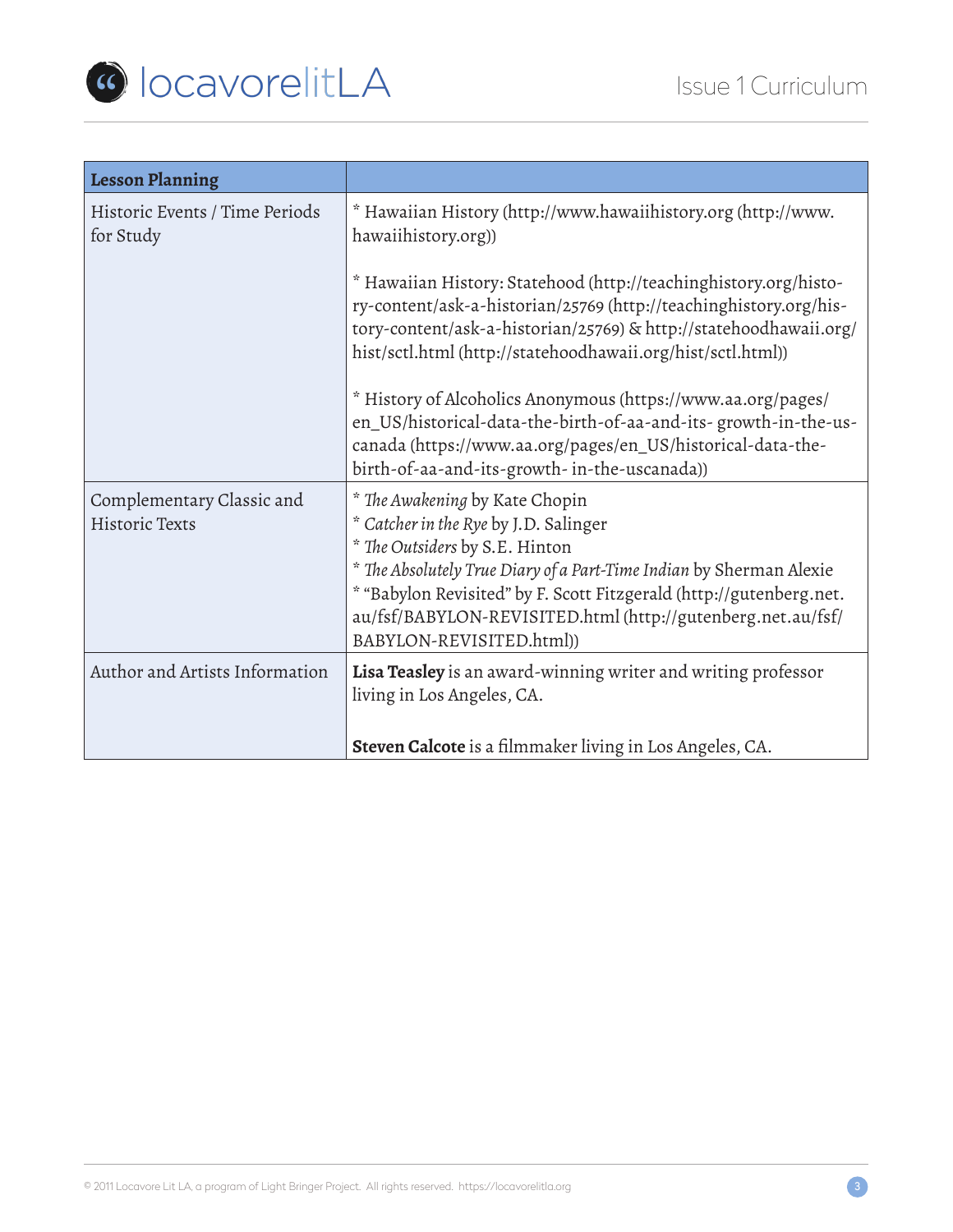

| <b>Lesson Planning</b>         |                                                              |
|--------------------------------|--------------------------------------------------------------|
| Key Common Core Standards      | CCSS.ELA-LITERACY.SL.9-10.1, CCSS.ELA-LITERACY.SL.9-10.1.D,  |
| (found in detail following the | CCSS.ELA-LITERACY.W.9-10.4, CCSS.ELA-LITERACY.L.9-10.3,      |
| curriculum)                    | CCSS.ELA-LITERACY.L.9-10.4, CCSS.ELA-LITERACY.L.9-10.5.      |
|                                | CCSS.ELA-LITERACY.L.9-10.6, CCSS.ELA-LITERACY.SL.9-10.1,     |
|                                | CCSS.ELA-LITERACY.SL.9-10.1.D, CCSS.ELA-LITERACY.RL.9-       |
|                                | 10.2, CCSS.ELA-LITERACY.RL.9-10.1, CCSS.ELA-LITERACY.RL.9-   |
|                                | 10.2, CCSS.ELA-LITERACY.RL.9-10.3 (http://www.corestandards. |
|                                | org/ELA-Literacy/RL/9-10/3/), CCSS.ELA-LITERACY.L.9-10.5     |
|                                | (http://www.corestandards.org/ELA-Literacy/L/9-10/5/), CCSS. |
|                                | ELA-LITERACY.W.9-10.3 (http://www.corestandards.org/ELA-Lit- |
|                                | eracy/W/9-10/3/), CCSS.ELA-LITERACY.W.9-10.3.A (http://www.  |
|                                | corestandards.org/ELA-Literacy/W/9-10/3/a/), CCSS.ELA-LIT-   |
|                                | ERACY.W.9-10.3.D (http://www.corestandards.org/ELA-Lit-      |
|                                | eracy/W/9-10/3/d/), CCSS.ELA-LITERACY.W.9-10.4, CCSS.        |
|                                | ELA-LITERACY.W.9-10.9, CCSS.ELA-LITERACY.RL.9-10.1, CCSS.    |
|                                | ELA-LITERACY.SL.9-10.1, CCSS.ELA-LITERACY.SL.9-10.1.D        |

### **Author Biography**

**Lisa Teasley** is the author of the acclaimed novels *Heat Signature* and *Div*e, and the award-winning story collection, *Glow in the Dark*, all published by Bloomsbury. Lisa Teasley's essays, stories and poems have been much anthologized, appearing in publications and media such as National Public Radio, the *Los Angeles Times*, *Zyzzyva*, *Black Clock* and the *Los Angeles Review of Books*, where she is currently a fiction editor. Her BBC television documentary *High School Prom* was in long-term rotation in the UK. Lisa has taught fiction writing at the UCLA Writers Program, University of California, Riverside, CalArts MFA Writing Program and Antioch University, as well as in other parts of the world such as Indonesia, Nigeria and Haiti.

# **Artist Biography**

**Steven Calcote** is an award-winning filmmaker who has created film, television, commercial, and web projects for such clients as Sony Pictures, Disney, BBC America, Nickelodeon, and HBO.

# **SYNOPSIS**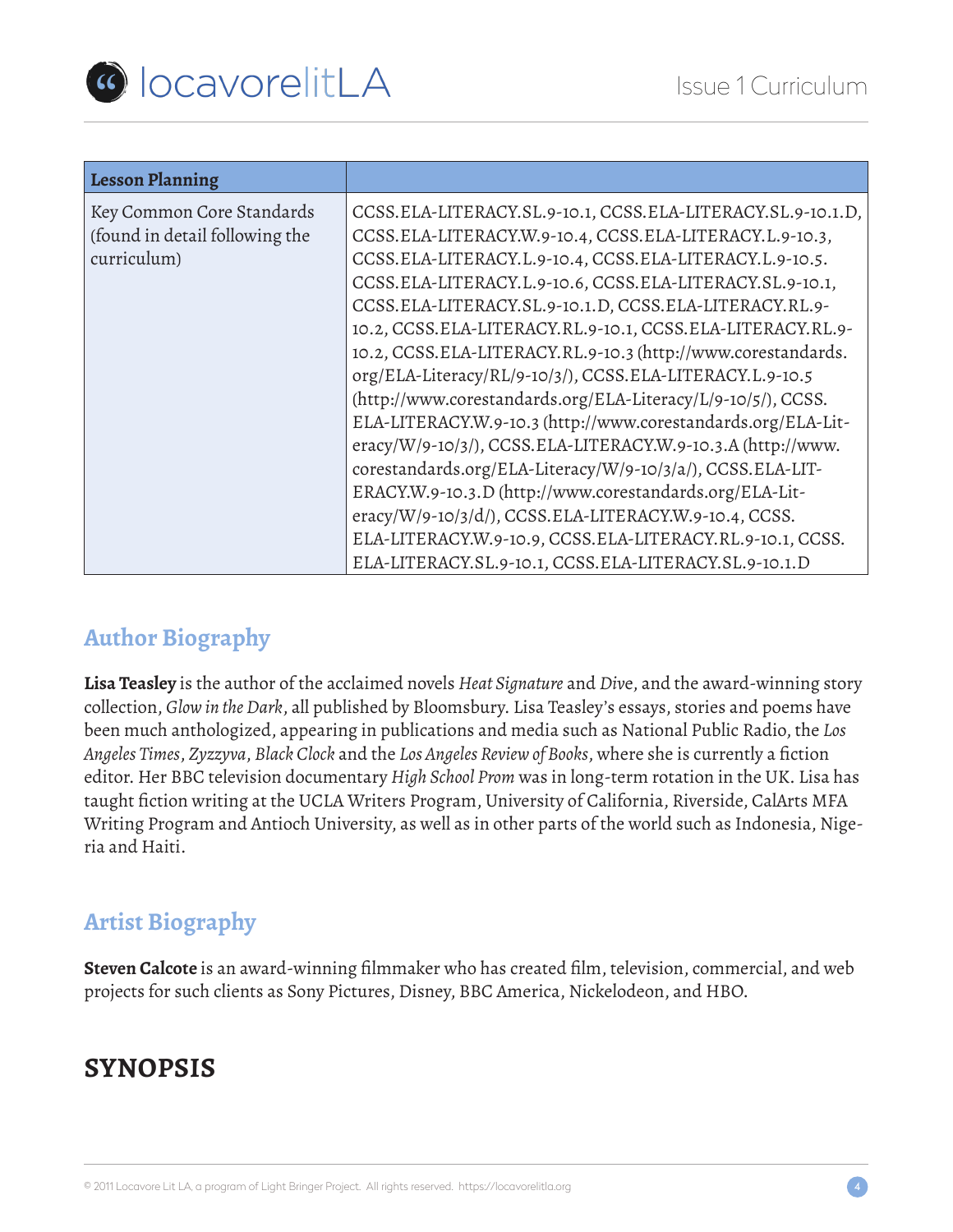

Dida, a fourteen-year-old girl, visits her estranged mother in Hawaii for the first time since she lost a custody battle with her ex- husband over Dida in Los Angeles. As Dida confronts various challenges related to race, sexual orientation and growing up, she struggles to connect with her mother, whose behavior is cold and distant. Tensions between Dida and her mother mount as they disagree about traumatic details of the custody case. Lies, anger, and confusion eventually erupt in an explosive argument that reveals lingering pain that has torn Dida's family apart. By the end of the story, it is clear that both of Dida's parents have failed her.

# **CURRICULUM**

# **Pre-Reading & Themes Activity Options**

#### **Topic and Main Ideas**

Respond to the following journal prompt in 4-5 complete sentences:

What is one challenge you have faced in your adolescence? Do you think this challenge will be one you face in the future? Describe as much of your personal experience(s) as you feel comfortable sharing.

Select one word from your journal response to share with a partner and/or out loud to the class.

#### **Passage-Specific Themes**

Read the following excerpt from "Dida's Dad":

Her mom talked about her husband and what they'd been up to, but Dida wasn't listening. She wanted to put her iPod in but knew it would hurt her mom's feeling so she sang her own favorite song in her head. Then she put the iPod on anyway.

What can you infer about Dida's relationship with her mother from the passage?

#### **Universal Themes**

With a partner, discuss different challenges families face. You may consider your personal experiences or those you've read about or seen portrayed on television.

Focus on one specific example of how families struggle and write down 4-5 key details of this challenge. Share your ideas with the class.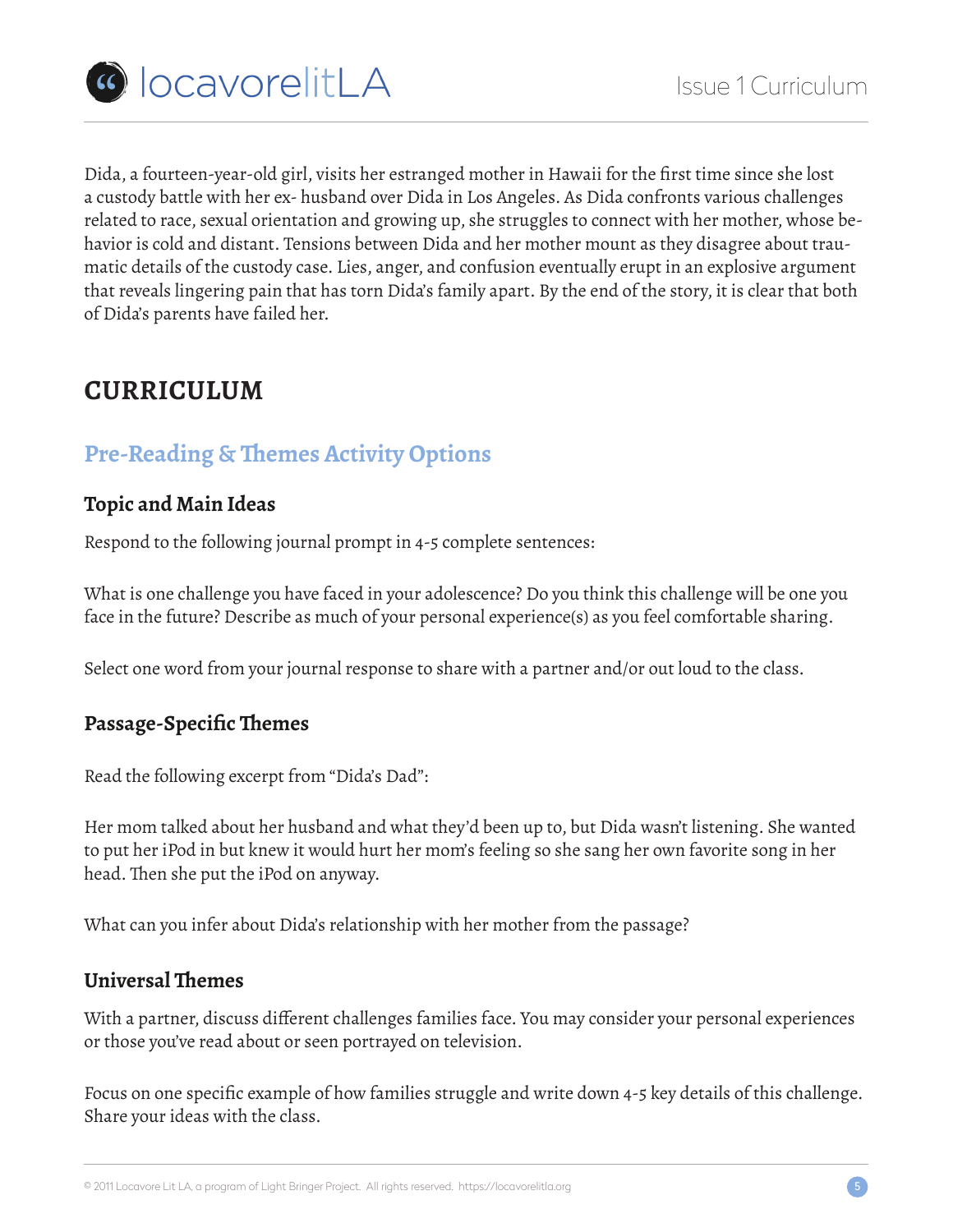

# **Key Vocabulary**

Definitions are very context-dependent. Make sure that any definitions you look up or work from are the ones that most correctly fit in the context of the story.

| <b>Level One</b> | <b>Level Two</b> | <b>Level Three</b>       |
|------------------|------------------|--------------------------|
| therapist        | Hilo             | facile                   |
| jutted           | Big Island       | Lexapro                  |
| dimension        | kelly green      | Banyans                  |
| doormat          | Maui             | patina                   |
| python           | Pahoa            | cigarette jeans          |
| infinite         | latter           | AA (Alcholics Anonymous) |
| invincible       | fiberglass       | fecund                   |
| imitation        | Hawaii           | verdant                  |
| furthermore      | suction cups     | parallelogram            |
| intimate         | octopus          | psychotherapist          |
| brightened       | emphasize        |                          |
| stark            | blankly          |                          |

# **Vocabulary Activity Options**

- 1. Instruct students to select ten words from the vocabulary list, with at least three words from each level. Students will then write down their ten words and find where they appear in the text. Students will then guess what each words means based on its context in the story. Students will present their written guesses to you before they may continue the activity. Once they've finished guessing, students will look up each word and copy its dictionary definition on the same sheet of paper. Students will pick at least one word and share the following with a partner: the word, their guess at its definition based on context, and the word's actual dictionary definition.
- 2. Instruct students to find a partner and review the vocabulary list together. They will select at least ten words that have multiple meanings. They will then create flashcards for each of the ten words that provide at least two meanings (one per side) with a corresponding picture.
- 3. Instruct students to select all of the vocabulary words on the list that have something to do with Hawaiian geography. Students work in pairs to create an original map of Hawaii, focusing on the whole state, one specific part of it, and/or just the vocabulary words for this story. Students will color and present their maps to the class.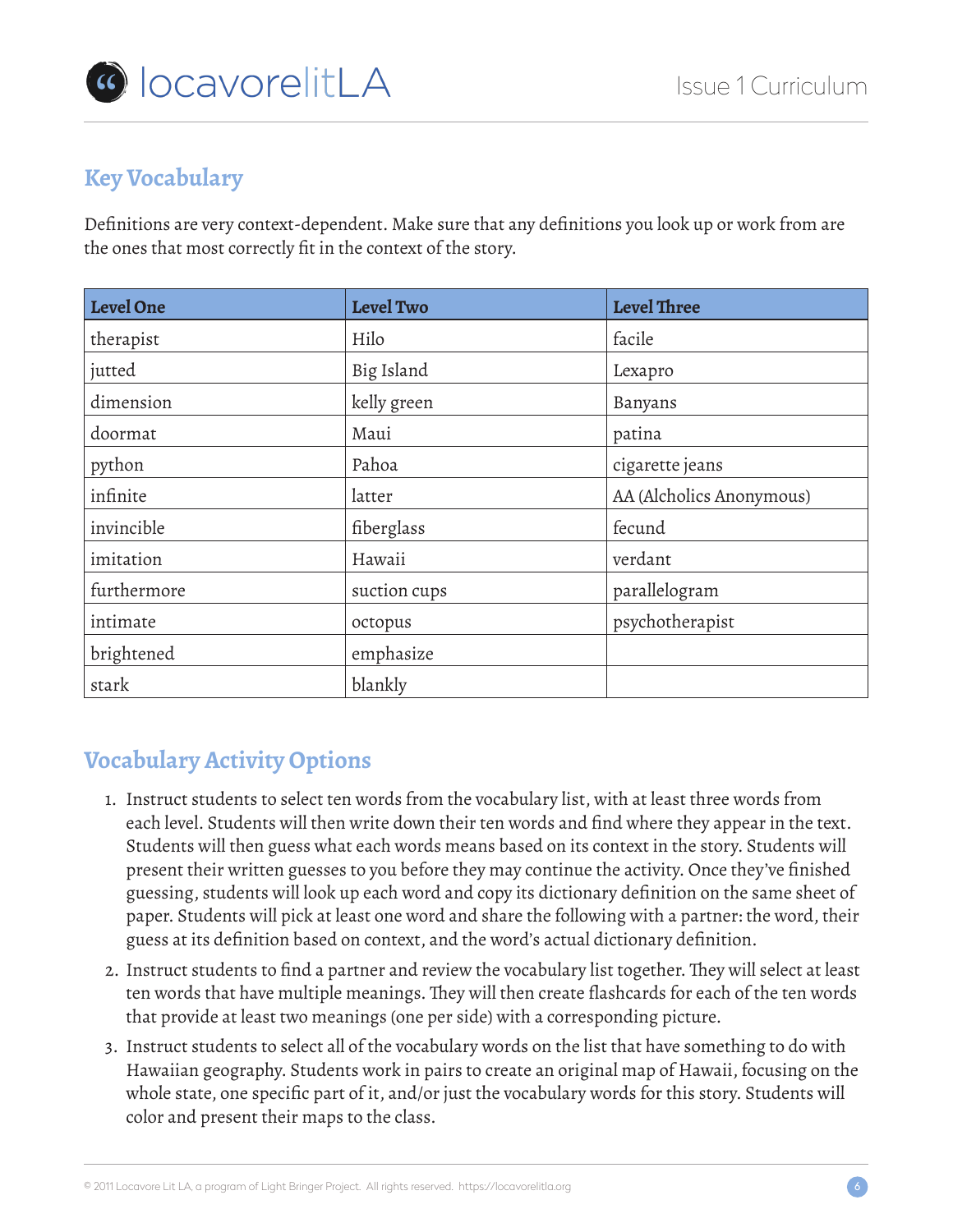### **Post-Reading Class Discussion Options**

- 1. Why do you think the author titled this story "Dida's Dad" when Dida's dad isn't in it?
- 2. Do you think Dida is right to favor her father over her mother? Why or why not?
- 3. As you read this story and learned more details about the nature of Dida's parents' separation and custody battle, did your feelings toward Dida and/ or her parents change? Why or why not?
- 4. Why do you think Dida's mother chose to move to Hawaii when it's so far away from Dida?

# **Text-Dependent Question Options**

- 1. How does Dida's mother behave toward Dida during the first four pages of the story? Use textual evidence to support your answer.
- 2. What are some challenges Dida faces, aside from her parents' divorce? Describe at least three different challenges, aside from divorce. Use textual evidence to support your answer.
- 3. What is revealed about Dida's father throughout the story? Track when different information about Dida's father appears in the story by writing down appropriate textual evidence and page numbers.
- 4. How does Dida resemble her mother? Explain with textual evidence to support your answer.
- 5. What is the climax of this story? Describe it with relevant textual evidence.
- 6. In the following excerpt, the author uses auditory imagery (underlined) to reveal Dida's mother's Tone: "Oh, here's my kid," [Dida's mom] said to the woman, before greeting Dida. She said this as if Dida were always late. How does this auditory imagery impact the story's overall mood? Why do you think the author chose to include this auditory imagery? What does it reveal about Dida and her mother?
- 7. How does the illustration reflect the relationship between Dida and her mother? Support your answer with specific artistic details from the illustration and specific textual details from the story.

# **Writing Exercise Options**

#### **Narrative**

Creative writing: Write a short, first-person narrative about an awkward encounter between you and someone else. Try to put the reader in your shoes with vivid descriptions, imagery, and literary devices.

#### **Descriptive**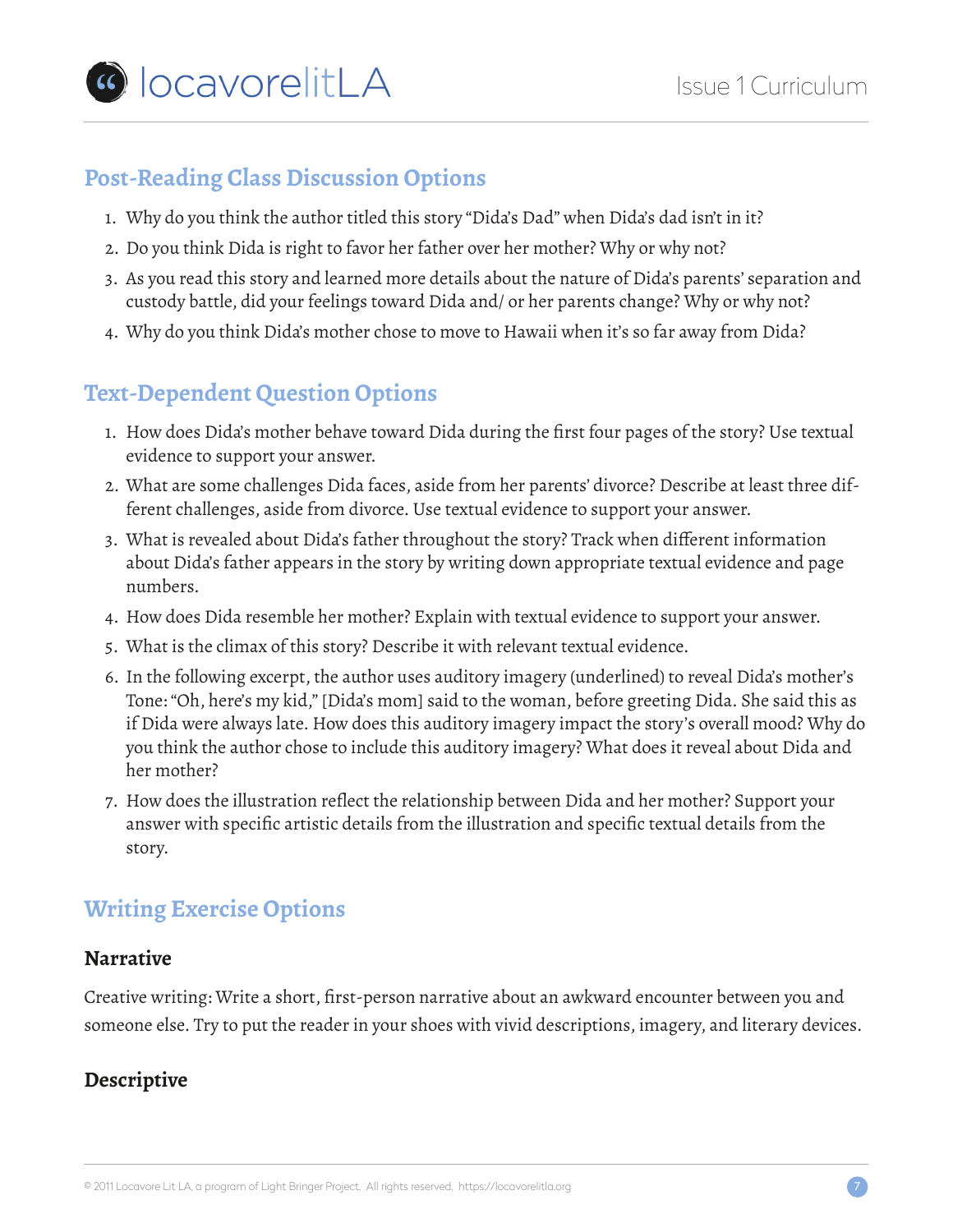

Select a two- or three-page excerpt from "Dida's Dad" and rewrite it from the perspective of Dida's mother. While staying true to the original story, be sure to include vivid descriptions, imagery, and literary devices to help your reader understand Dida's mother's perspective.

#### **Analysis**

Think about the beginning and end of "Dida's Dad." Contrast your first and final impressions of Dida, Dida's mother, and Dida's father based on details in the text. Write a brief essay that analyzes how the author's gradual inclusion of specific details enhances and/or complicates your impressions of one character in the story.

# **Complementary Reading Text Option**

"Babylon Revisited" by F. Scott Fitzgerald, available here: http://gutenberg.net.au/fsf/BABYLON-RE-VISITED.html (http://gutenberg.net.au/fsf/BABYLON-REVISITED.html)

Note: This short story is fairly long and divided into five parts. You can omit the first part of the story to meet time constraints and still use the remainder for this exercise.

#### **Writing Exercise**

Write a brief essay that compares and contrasts Dida's and Honoria's respective experiences with alcoholic fathers. Be sure to include relevant textual evidence.

# **Activity Options**

#### **Classroom Activity One: Inside-Outside Class Discussion**

1. Allocate at least one day of class time so students can prepare for the inside-outside class discussion prior to it occurring. Make sure to cover the following material during this preparation day:

A. Announce to students that they will be participating in an inside-outside class discussion of this short story. Emphasize that this class discussion is student-centered and that you, the teacher, will make minimal interruptions (if any) during it. Also be sure to inform students that you will be actively listening and grading them accordingly during this discussion.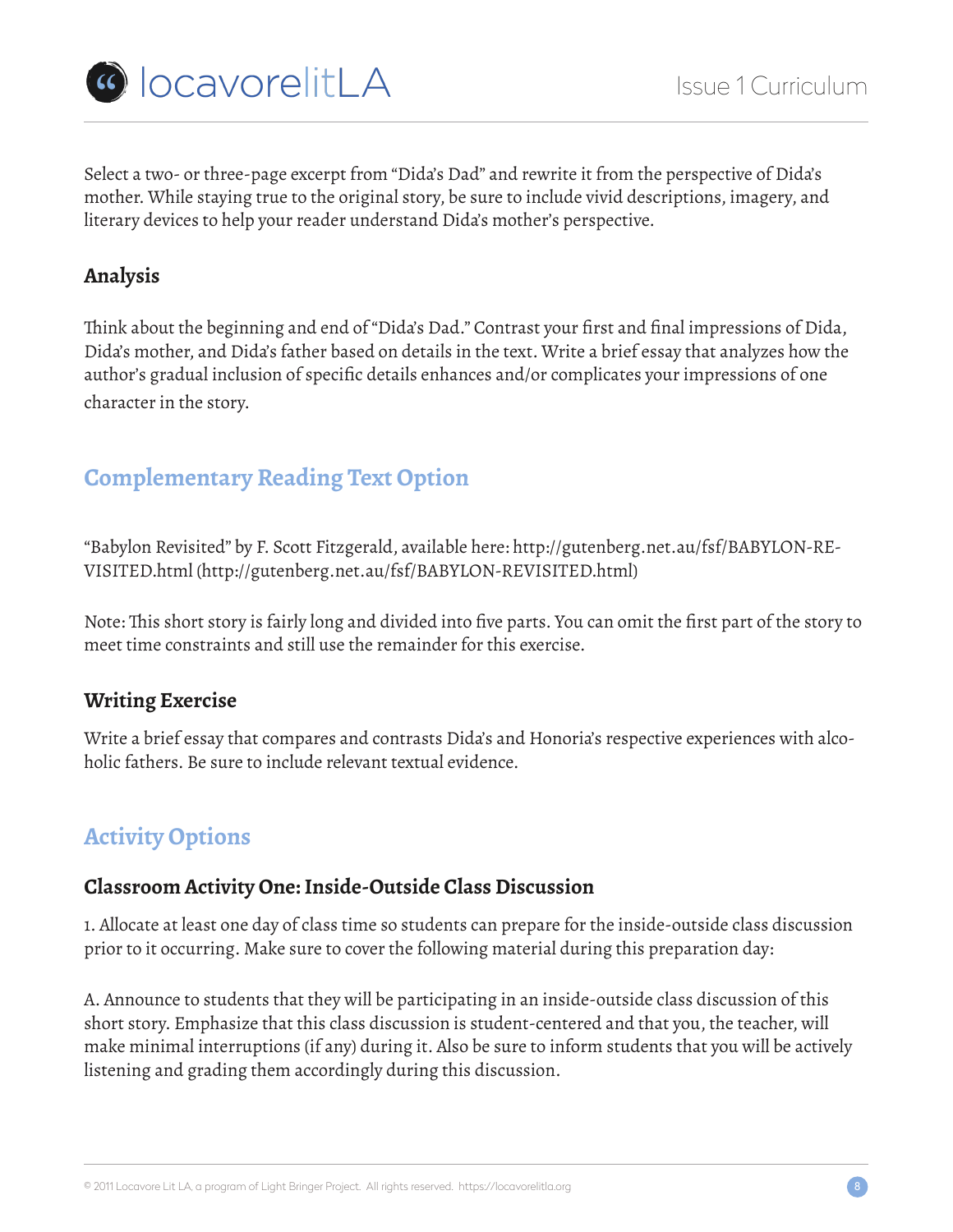

B. Assure students they will do well in this discussion if they adequately prepare for it. Print and pass out copies of the following discussion requirements so students can know how they'll be evaluated:

I. Bring your copy of "Dida's Dad" to class on the inside-outside class discussion day. (10 points)

II. Select at least 3 specific quotations from "Dida's Dad" to reference and discuss with your classmates. (10 points each) III. Create at least 3 original ideas about the story's language, theme, style, and/or plotline to discuss with your classmates. (15 points)

IV. Make at least one real-life connection to the story to discuss with your classmates. (10 points)

V. Respond to at least one of your peers' ideas during the discussion (5 points)

2. Arrange the class desks into two concentric circles. Make sure the inner concentric circle is much smaller (e.g., 7 desks) than the outer one (e.g., 20 desks).

3. Print out a roster of your class so you can track who has participated and manage grades throughout the class discussion.

4. At the beginning of class on discussion day, inform students that only those sitting in the inner concentric circle will be allowed to speak — everyone else must sit in the outer concentric circle, remain quiet, and listen to the conversation. When those in the outer concentric circle hear something they want to respond to or are otherwise motivated to enter the conversation, they must stand up and tap the shoulder of someone sitting in the inner concentric circle as a signal to leave the conversation.

5. Explain to students that it is their responsibility to participate in the conversation and cover all the graded components.

6. Listen to the conversation that follows, giving students credit for different portions of the graded requirements. Interrupt only to urge students who are reluctant to participate to enter the inner circle before class ends.

7. Conduct the inside-outside class discussion for one or two full class periods, according to time constraints. Ideally, only one class period will be necessary for all students to participate.

#### **Classroom Activity Two: Body Biographies**

1. For this activity, gather large sheets of butcher paper (must be long enough for students to lie down on them) and markers.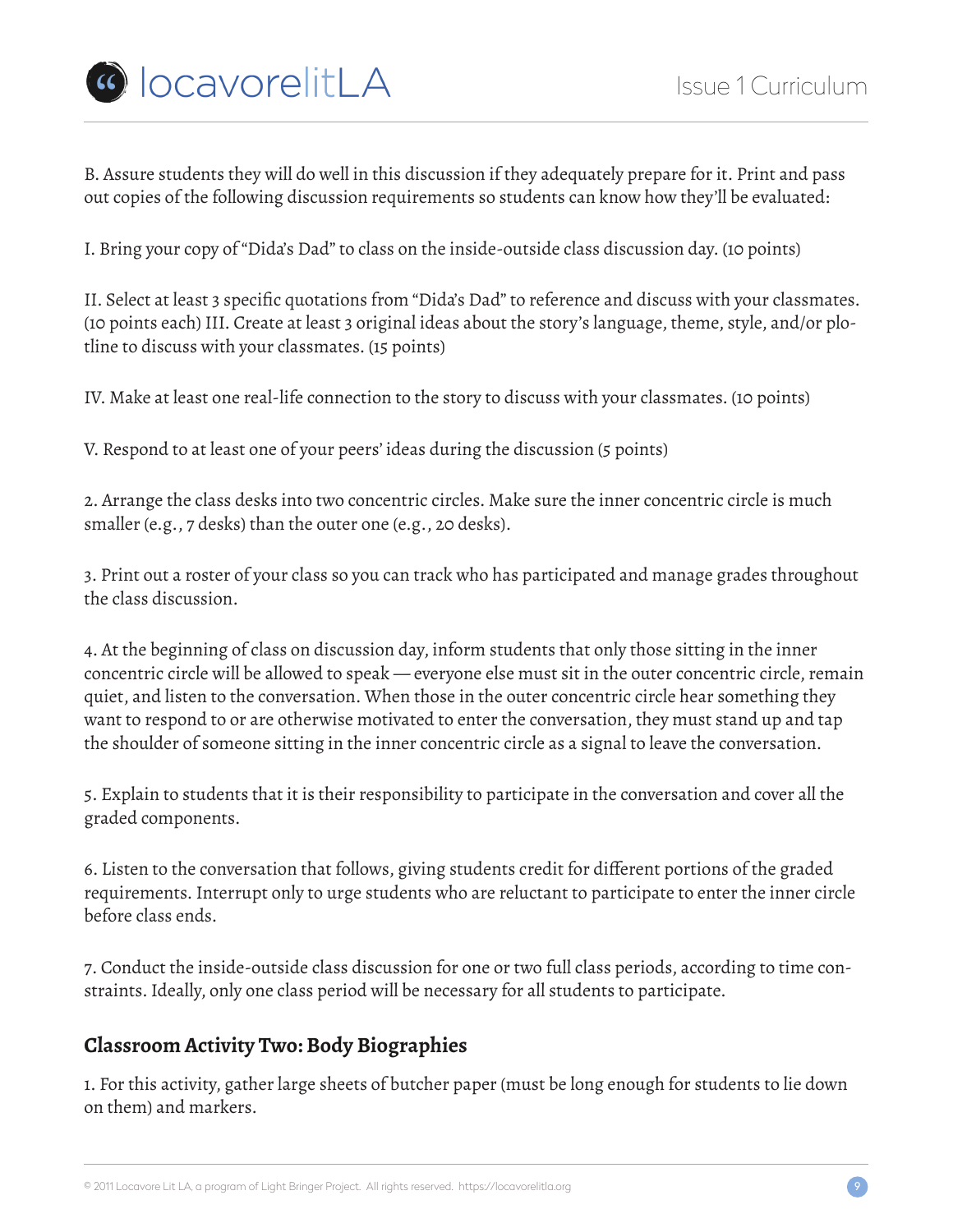

2. Announce to students that they will be creating body biographies for characters in "Dida's Dad." To do this, they will divide into three groups, one group per major character: Dida, Dida's mother, and Dida's father.

3. Instruct student groups to select one of the three major characters.

4. Students will then find 5-10 quotations that describe their chosen characters. Students should select quotations that describe their character's:

Appearance Attitude / behavior Hobbies Strengths Weaknesses

Students will then create 5-10 symbols that represent something important about their chosen characters. Ideally, these symbols should come directly from the text, but some can be original creations.

6. Finally, students will write a 4-5 sentence paragraph describing their chosen character.

7. Once all of this preparation work has been completed, students will then put their body biographies together. They will do this by taking one full-body-length sheet of butcher paper outside and tracing an outline of one of their group member's on it.

8. Students will use the markers to place their selected quotations and symbols around the body biography. They will add as much color as possible.

9. Once completed, students will present their body biographies and read their corresponding paragraphs to the class.

#### **Home Activity**

1. In this story, Dida finds comfort in a physical possession: her iPod. Instruct your students to go home and find a physical possession of their own that gives them comfort. If possible, students will bring their possessions (or a picture of them) to class for show and tell.

2. Instruct students to go home, find a possession that brings them comfort, and write a short essay about their possession that explains at least the following:

How did this object come into your life? What's the story behind this item?

Why is this object meaningful to you? How does this item comfort you?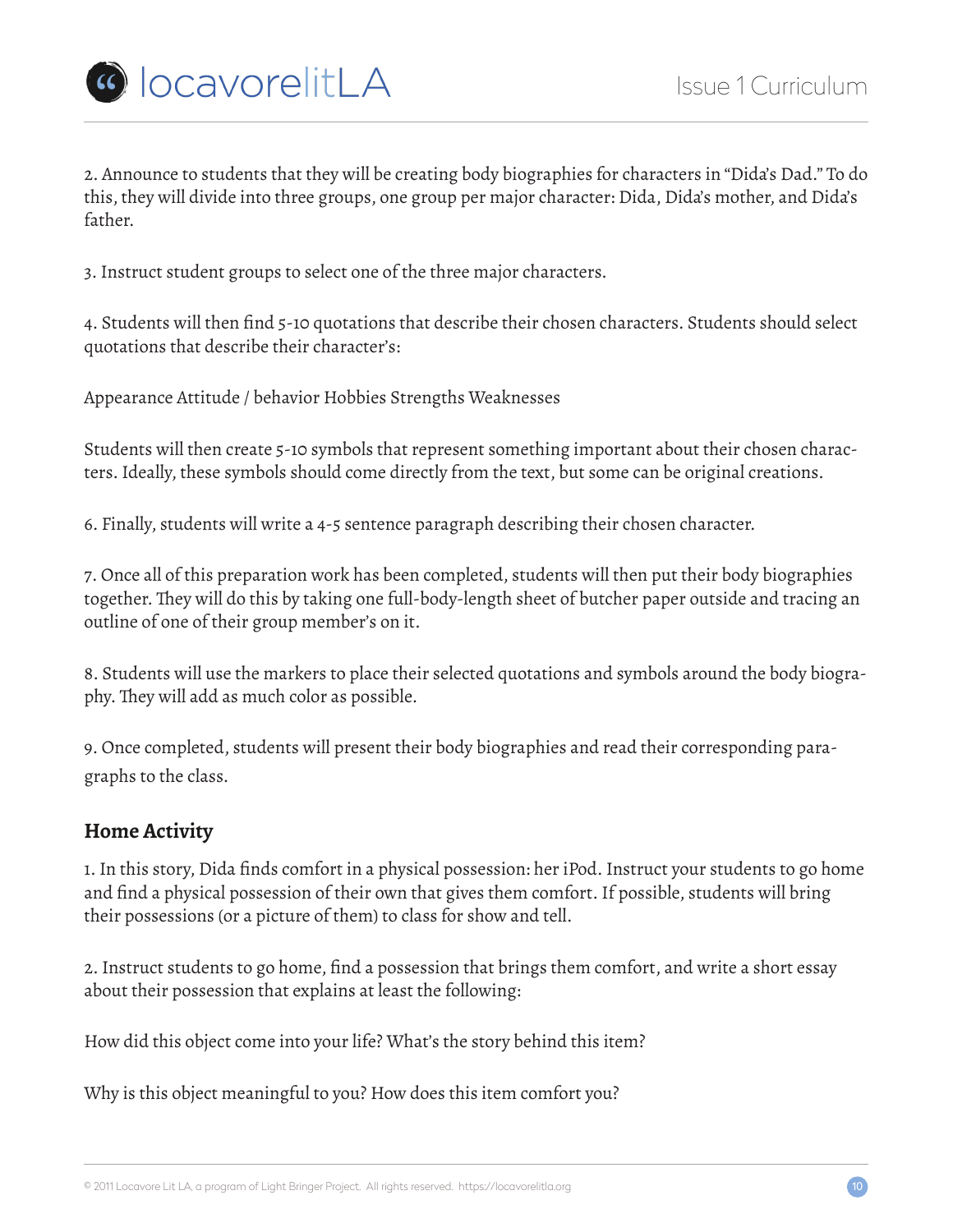

What will you do with this object in the future?

During the next class period, students will ideally show their actual possession (or a picture of it) to the class and read/paraphrase their essays out loud.

#### **Guest Speaker**

Option One: Lisa Teasley, author of "Dida's Dad."

Email Lisa at <info@lisateasley.com (mailto:info@lisateasley.com)> to inquire about her availability.

Option Two: Speaker from the Museum of Broken Relationships

Email the Museum of Broken Relationships by submitting a form through this link: http://brokenships. la/contact-us/ (http://brokenships.la/contact-us/)

Inquire about the availability of either Alexis Hyde, Museum Director, or Amanda Vandenberg, Assistant Director

#### **Field Trip**

1. Organize a field trip to the Museum of Broken Relationships in Los Angeles.

2. Call the museum at (323) 892-1200, or contact the museum director at this link: http://brokenships.la/ contact-us/ (http://brokenships.la/contact-us/) to coordinate a visit.

# **TEST PREPARATION COMPONENT**

#### **Writing Exercise**

In the story, Dida says she keeps her sexuality a secret from her dad because she doesn't want to put unnecessary pressure on him. She compares if she were to come out to the moment when she told her dad about her depression and "it just about killed [him]." She fears her dad will struggle with her sexuality as he did with learning that she was in pain. Do you agree with Dida's prediction? Write a one-page letter to her explaining your reasoning.

# **COMMON CORE STANDARDS REFERENCE**

# **Pre-Reading & Themes Activity Options**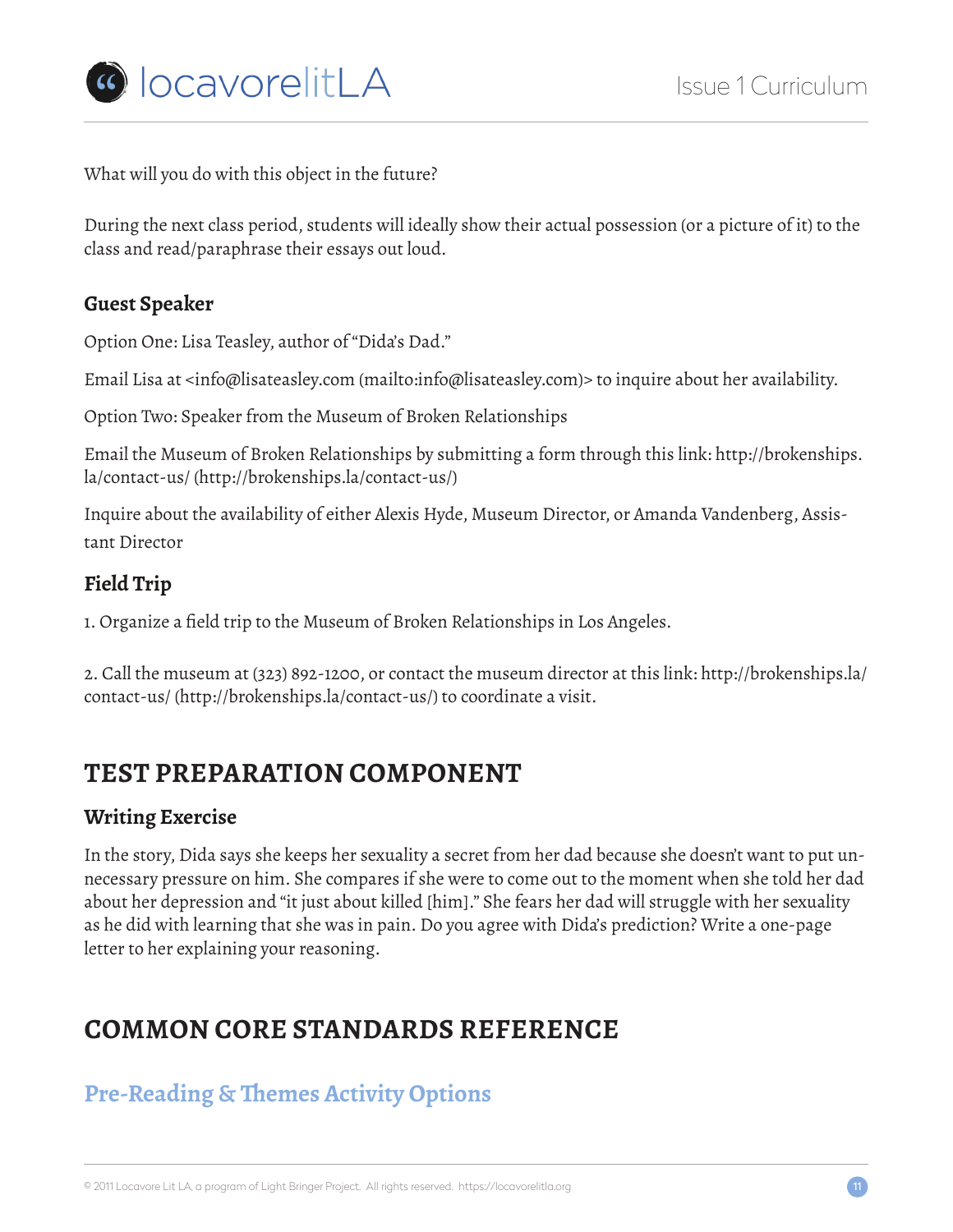

CCSS.ELA-LITERACY.SL.9-10.1: Initiate and participate effectively in a range of collaborative discussions (one-on-one, in groups, and teacher-led) with diverse partners on grades 9-10 topics, texts, and issues, building on others' ideas and expressing their own clearly and persuasively.

CCSS.ELA-LITERACY.SL.9-10.1.D: Respond thoughtfully to diverse perspectives, summarize points of agreement and disagreement, and, when warranted, qualify or justify their own views and understanding and make new connections in light of the evidence and reasoning presented.

CCSS.ELA-LITERACY.W.9-10.4: Produce clear and coherent writing in which the development, organization, and style are appropriate to task, purpose, and audience. (Grade-specific expectations for writing types are defined in standards 1-3 above.)

# **Vocabulary Activity Options**

CCSS.ELA-LITERACY.L.9-10.3: Apply knowledge of language to understand how language functions in different contexts, to make effective choices for meaning or style, and to comprehend more fully when reading or listening.

CCSS.ELA-LITERACY.L.9-10.4: Determine or clarify the meaning of unknown and multiple-meaning words and phrases based on grades 9-10 reading and content, choosing flexibly from a range of strategies.

CCSS.ELA-LITERACY.L.9-10.5: Demonstrate understanding of figurative language, word relationships, and nuances in word meanings.

CCSS.ELA-LITERACY.L.9-10.6: Acquire and use accurately general academic and domain-specific words and phrases, sufficient for reading, writing, speaking, and listening at the college and career-readiness level; demonstrate independence in gathering vocabulary knowledge when considering a word or phrase important to comprehension or expression.

# **Post-Reading Class Discussion Options**

CCSS.ELA-LITERACY.SL.9-10.1: Initiate and participate effectively in a range of collaborative discussions (one-on-one, in groups, and teacher-led) with diverse partners on grades 9-10 topics, texts, and issues, building on others' ideas and expressing their own clearly and persuasively.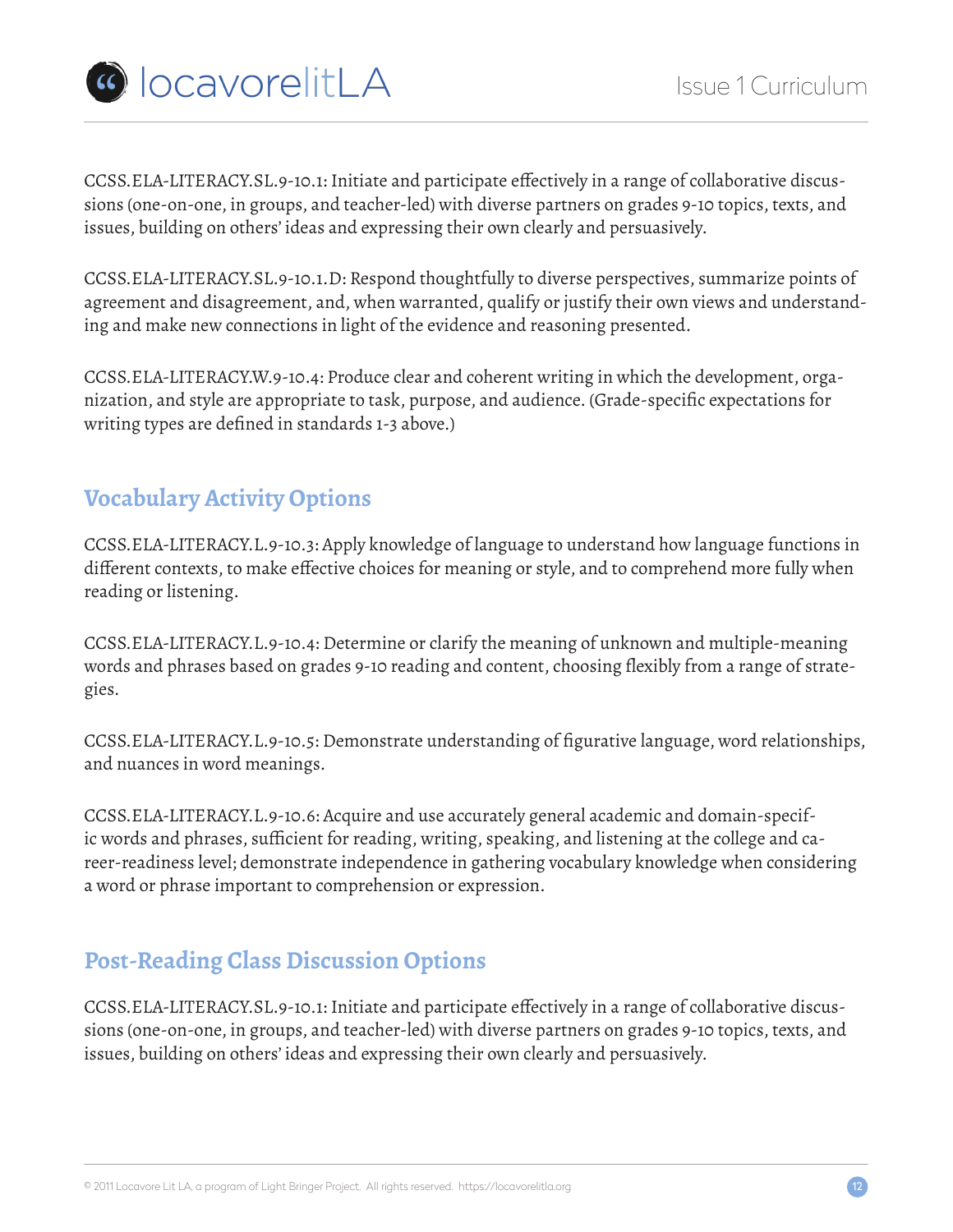

CCSS.ELA-LITERACY.SL.9-10.1.D: Respond thoughtfully to diverse perspectives, summarize points of agreement and disagreement, and, when warranted, qualify or justify their own views and understanding and make new connections in light of the evidence and reasoning presented.

CCSS.ELA-LITERACY.RL.9-10.2: Determine a theme or central idea of a text and analyze in detail its development over the course of the text, including how it emerges and is shaped and refined by specific details; provide an objective summary of the text.

# **Text-Dependent Question Options**

CCSS.ELA-LITERACY.RL.9-10.1: Cite strong and thorough textual evidence to support analysis of what the text says explicitly as well as inferences drawn from the text.

CCSS.ELA-LITERACY.RL.9-10.2: Determine a theme or central idea of a text and analyze in detail its development over the course of the text, including how it emerges and is shaped and refined by specific details; provide an objective summary of the text.

CCSS.ELA-LITERACY.RL.9-10.3 (http://www.corestandards.org/ELA-Literacy/RL/9-10/3/): Analyze how complex characters (e.g., those with multiple or conflicting motivations) develop over the course of a text, interact with other characters, and advance the plot or develop the theme.

CCSS.ELA-LITERACY.L.9-10.5 (http://www.corestandards.org/ELA-Literacy/L/9-10/5/): Demonstrate understanding of figurative language, word relationships, and nuances in word meanings.

# **Writing Exercise Options**

CCSS.ELA-LITERACY.W.9-10.3 (http://www.corestandards.org/ELA-Literacy/W/9-10/3/): Write narratives to develop real or imagined experiences or events using effective technique, well-chosen details, and well-structured event sequences.

CCSS.ELA-LITERACY.W.9-10.3.A (http://www.corestandards.org/ELA-Literacy/W/9-10/3/a/): Engage and orient the reader by setting out a problem, situation, or observation, establishing one or multiple point(s) of view, and introducing a narrator and/or characters; create a smooth progression of experiences or events.